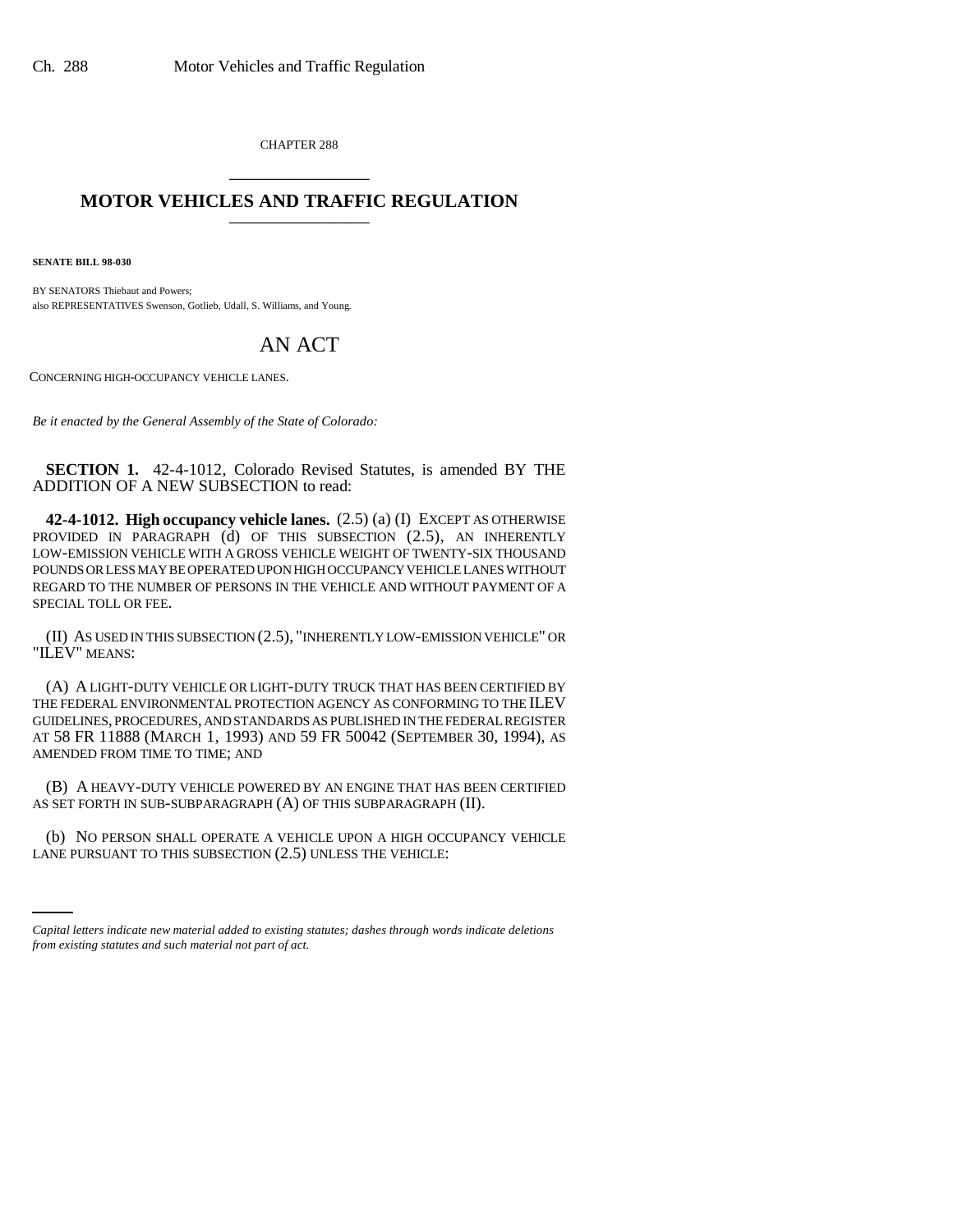(I) MEETS ALL APPLICABLE FEDERAL EMISSION STANDARDS AND LABELING REQUIREMENTS SET FORTH IN 40CFR SECS. 88.311-93 AND 88.312-93, AS AMENDED FROM TIME TO TIME; AND

(II) IS IDENTIFIED BY MEANS OF A CIRCULAR STICKER OR DECAL AT LEAST FOUR INCHES IN DIAMETER, MADE OF BRIGHT ORANGE REFLECTIVE MATERIAL, AND AFFIXED EITHER TO THE WINDSHIELD, TO THE FRONT OF THE SIDE-VIEW MIRROR ON THE DRIVER'S SIDE, OR TO THE FRONT BUMPER OF THE VEHICLE. SAID STICKER OR DECAL SHALL BE APPROVED BY THE COLORADO DEPARTMENT OF TRANSPORTATION.

(c) THE DEPARTMENT OF TRANSPORTATION AND LOCAL AUTHORITIES, WITH RESPECT TO STREETS AND HIGHWAYS UNDER THEIR RESPECTIVE JURISDICTIONS, SHALL PROVIDE INFORMATION VIA OFFICIAL TRAFFIC CONTROL DEVICES TO INDICATE THAT ILEVS MAY BE OPERATED UPON HIGH OCCUPANCY VEHICLE LANES PURSUANT TO THIS SECTION. SUCH INFORMATION MAY, BUT NEED NOT, BE ADDED TO EXISTING PRINTED SIGNS, BUT AS EXISTING PRINTED SIGNS RELATED TO HIGH OCCUPANCY VEHICLE LANE USE ARE REPLACED OR NEW ONES ARE ERECTED, SUCH INFORMATION SHALL BE ADDED. IN ADDITION, WHENEVER EXISTING ELECTRONIC SIGNS ARE CAPABLE OF BEING REPROGRAMMED TO CARRY SUCH INFORMATION, THEY SHALL BE SO REPROGRAMMED.

(d) (I) IN CONSULTATION WITH THE REGIONAL TRANSPORTATION DISTRICT, THE DEPARTMENT OF TRANSPORTATION AND LOCAL AUTHORITIES, WITH RESPECT TO STREETS AND HIGHWAYS UNDER THEIR RESPECTIVE JURISDICTIONS, SHALL, IN CONNECTION WITH THEIR PERIODIC LEVEL-OF-SERVICE EVALUATION OF HIGH OCCUPANCY VEHICLE LANES, PERFORM A LEVEL-OF-SERVICE EVALUATION OF THE USE OF HIGH OCCUPANCY VEHICLE LANES BY ILEVS. IF THE USE OF HIGH OCCUPANCY VEHICLE LANES BY ILEVS IS DETERMINED TO CAUSE A SIGNIFICANT DECREASE IN THE LEVEL OF SERVICE FOR OTHER BONA FIDE USERS OF SUCH LANES, THEN THE DEPARTMENT OF TRANSPORTATION OR A LOCAL AUTHORITY MAY RESTRICT OR ELIMINATE USE OF SUCH LANES BY ILEVS.

(II) IF THE UNITED STATES SECRETARY OF TRANSPORTATION MAKES A FORMAL DETERMINATION THAT, BY GIVING EFFECT TO PARAGRAPH (a) OF THIS SUBSECTION (2.5) ON A PARTICULAR HIGHWAY OR LANE, THE STATE OF COLORADO WOULD DISQUALIFY ITSELF FROM RECEIVING FEDERAL HIGHWAY FUNDS THE STATE WOULD OTHERWISE QUALIFY TO RECEIVE OR WOULD BE REQUIRED TO REFUND FEDERAL TRANSPORTATION GRANT FUNDS IT HAS ALREADY RECEIVED, THEN SAID PARAGRAPH (a) SHALL NOT BE EFFECTIVE AS TO SUCH HIGHWAY OR LANE.

**SECTION 2.** 42-4-1701 (4) (a) (I) (K), Colorado Revised Statutes, is amended to read:

**42-4-1701. Traffic offenses and infractions classified - penalties - penalty and surcharge schedule.** (4) (a) (I) Except as provided in paragraph (c) of subsection (5) of this section, every person who is convicted of, who admits liability for, or against whom a judgment is entered for a violation of any provision of this title to which the provisions of paragraph (a) or (b) of subsection  $(5)$  of this section apply shall be fined or penalized, and have a surcharge levied thereon pursuant to section  $24-4.2-104(1)$  (b) (I), C.R.S., in accordance with the penalty and surcharge schedule set forth in sub-subparagraphs  $(A)$  to  $(P)$  of this subparagraph  $(I)$ ; or, if no penalty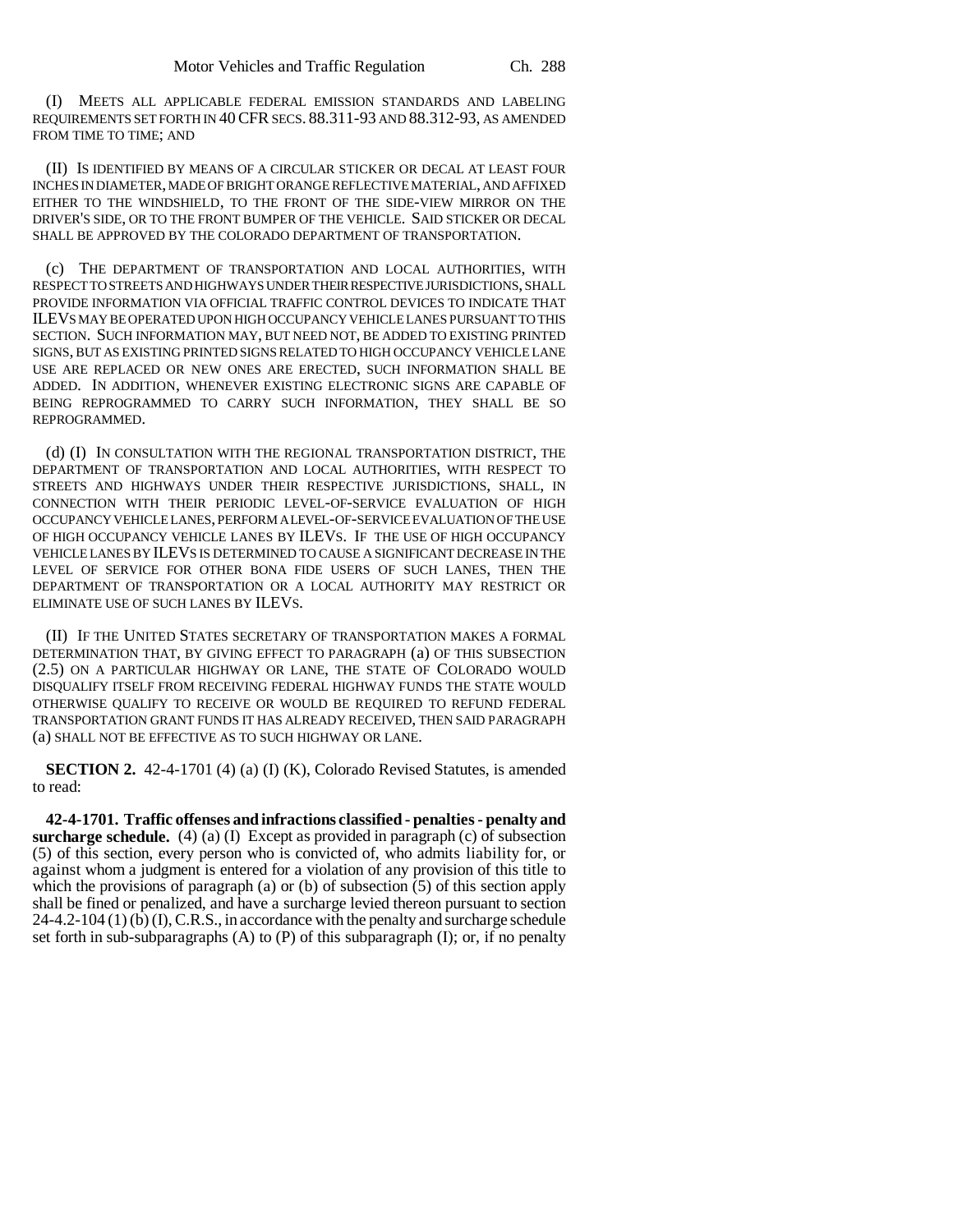## Ch. 288 Motor Vehicles and Traffic Regulation

or surcharge is specified in the schedule, the penalty for class A and class B traffic infractions shall be fifteen dollars, and the surcharge shall be two dollars. These penalties and surcharges shall apply whether the defendant acknowledges the defendant's guilt or liability in accordance with the procedure set forth by paragraph (a) of subsection (5) of this section or is found guilty by a court of competent jurisdiction or has judgment entered against the defendant by a county court magistrate. Penalties and surcharges for violating specific sections shall be as follows:

| <b>Section Violated</b>                          | <b>Penalty</b>           | <b>Surcharge</b> |
|--------------------------------------------------|--------------------------|------------------|
| (K) Driving, overtaking, and passing violations: |                          |                  |
| 42-4-1001                                        | \$35.00                  | \$4.00           |
| 42-4-1002                                        | 35.00                    | 4.00             |
| 42-4-1003                                        | 35.00                    | 4.00             |
| 42-4-1004                                        | 35.00                    | 4.00             |
| 42-4-1005                                        | 35.00                    | 4.00             |
| 42-4-1006                                        | 35.00                    | 4.00             |
| 42-4-1007                                        | 35.00                    | 4.00             |
| 42-4-1008                                        | 35.00                    | 4.00             |
| 42-4-1009                                        | 35.00                    | 4.00             |
| 42-4-1010                                        | 35.00                    | 4.00             |
| 42-4-1011                                        | 100.00                   | 12.00            |
| 42-4-1012 $(3)(a)$                               | <del>50.00</del> 65.00   | $6.00$ (NONE)    |
| $42 - 4 - 1012(3)(b)$                            | <del>100.00</del> 125.00 | $12.00$ (NONE)   |